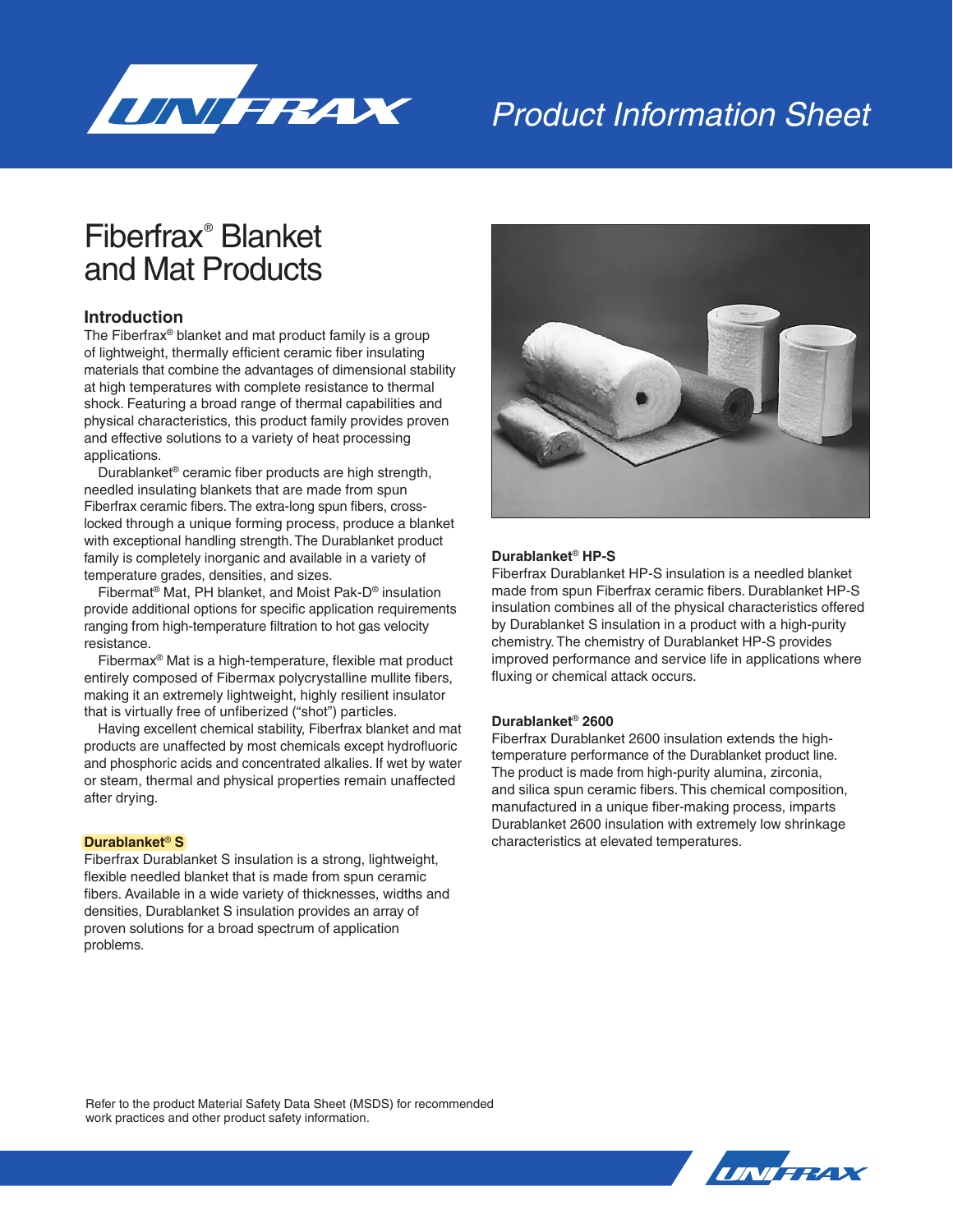#### **Duraback®**

Fiberfrax Duraback blanket is a strong, lightweight, flexible needled blanket intended for use as a cost-effective back-up insulation in Fiberwall® furnace linings. It is recommended for use up to 982°C (1800°F).

Duraback blanket can be installed up to four times faster than common block-type back-up insulation.

#### **Fibermat® Blanket**

Fiberfrax Fibermat is a lightweight, high-strength needled insulating blanket. The blanket fibers are spun from a ceramic composition having a normal use limit of 760°C (1400°F). Fibermat is completely inorganic and derives its exceptional strength from the needling of long ceramic fibers.

It has excellent thermal and acoustical insulating properties.

#### **PH Blanket**

Fiberfrax PH blanket is a unique product that has been specifically designed to provide excellent filtration capabilities in addition to the high chemical stability and low thermal conductivity that is possessed by all Fiberfrax products.

PH blanket is made from Fiberfrax bulk ceramic fibers in a unique wet felting process which removes unfiberized particles. In addition to the strength and resiliency afforded by the interlocking of fibers during the manufacturing process, handling strength is further enhanced by the addition of a small amount of organic binder.

A typical filtration application would involve utilizing PH blanket as a platinum catalyst recovery filter in nitric acid production. In this application, PH blanket offers numerous advantages over glass wool products including longer life, 50-60% improved filter efficiency, reduced chance of blowouts, and better temperature resistance.

#### **Moist Pak-D®**

Fiberfrax Moist Pak-D insulation is made from high-strength ceramic fiber blankets impregnated with inorganic bonding agents. This processing results in a flexible insulation that air dries to form a hard, rigid structure. Moist Pak-D is ideal for insulation of complex shapes and for service under conditions of high hot gas velocities.

The material is packaged in a clear polyethylene bag to retain the wet binder during shipment and storage. Since damage will occur, care should be taken to prevent freezing of the product.

Curing of product can be accomplished by air drying for several days or by immediate exposure to temperature in the application. Curing is merely a function of removing the water from the inorganic binder.

### **Fibermax® Mat**

Fibermax Mat is a high-temperature, flexible mat product that is lightweight  $(1.5 \text{ lb/ft}^3 \text{ density})$  and highly resilient. It is composed entirely of Fibermax polycrystalline mullite fibers to produce a product that is high-temperature (1650°C/3000°F) resistant and virtually shot-free.

Fibermax Mat contains no organic binders or other additives which cause outgassing fumes or associated problems. In addition to exhibiting excellent resistance to attack from most corrosive agents (exceptions include hydrofluoric acid, phosphoric acid and strong alkalies), Fibermax fiber also resists oxidation and reduction.



Form C-1421 Effective 12/14 ©2014 Unifrax I LLC All Rights Reserved Printed in USA Page 2 of 8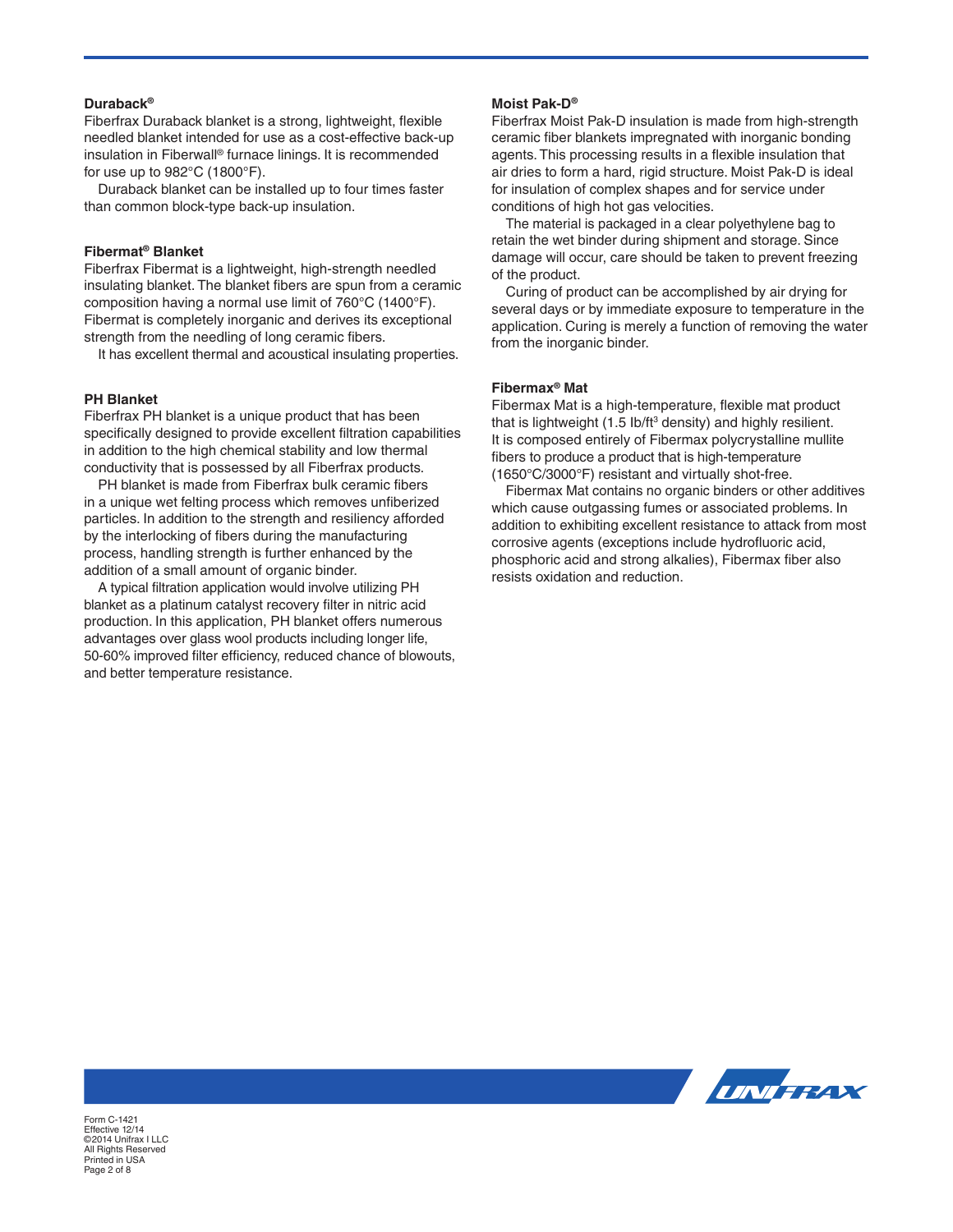### **Product Family Characteristics**

- Excellent handling strength
- Excellent hot strength
- Low thermal conductivity
- Low heat storage
- Light weight
- Resiliency
- Thermal shock resistance
- High heat reflectance
- Excellent corrosion resistance
- Excellent thermal stability
- Excellent sound absorption
- Excellent fire protection

### **Specific Product Characteristics**

- Extremely low shrinkage: Fibermax Mat
- Low shrinkage: Durablanket 2600 insulation
- Exceptional handling strength: Durablanket 2600 insulation, Durablanket S insulation, Durablanket HP-S insulation, Fibermat Blanket
- Exceptional hot strength: Durablanket 2600 insulation
- Exceptional velocity resistance: Moist Pak-D insulation
- Excellent conformance to complex shapes: Moist Pak-D insulation
- Low shot content (95% fiber index): Fibermax Mat
- Exceptional sound absorption: Fibermat Blanket, PH blanket
- High resiliency: Fibermax Mat
- Excellent compression recovery: Fibermat Blanket
- Excellent filtration capabilities: PH blanket

### **Typical Applications**

### **Durablanket**® **S and Durablanket**® **HP-S**

- Furnace, kiln, reformer and boiler linings
- Investment casting mold wrappings
- Removable insulating blankets for stress relieving welds
- Reusable insulation for steam and gas turbines
- Flexible high-temperature pipe insulation
- Pressure and cryogenic vessel fire protection
- High-temperature kiln and furnace insulation
- Furnace door linings and seals
- Soaking pit seals
- Furnace repairs
- Thermal reactor insulation
- Expansion joint seals
- Primary reformer header insulation
- High-temperature gasketing
- Glass furnace crown insulation
- Incineration equipment and stack linings
- Annealing cover seals
- High-temperature filtration
- Nuclear insulation applications
- Atmosphere furnace lining
- Field steam generator lining



Form C-1421 Effective 12/14 ©2014 Unifrax I LLC All Rights Reserved Printed in USA Page 3 of 8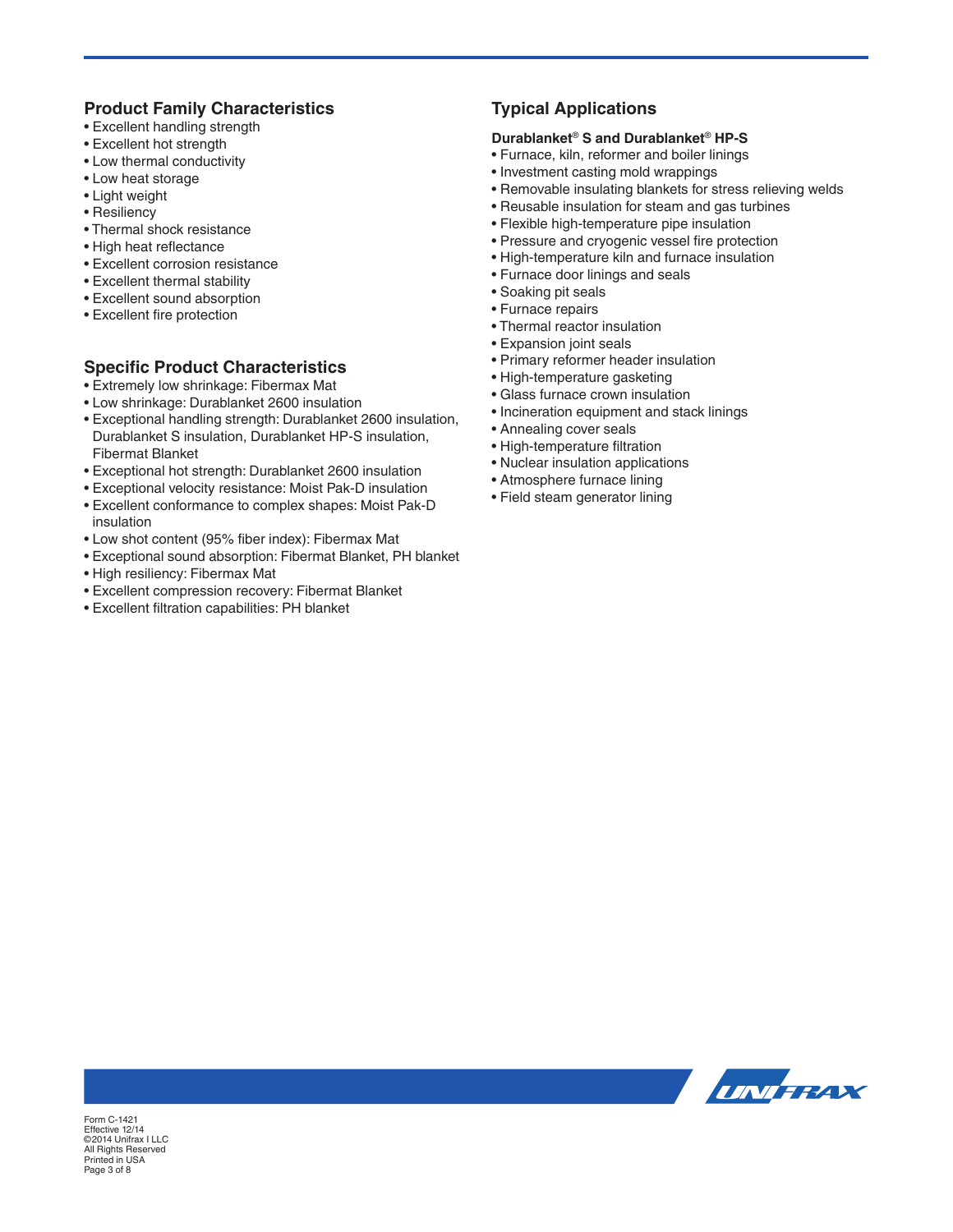### **Durablanket**® **2600**

- Ceramic kilns (abrasives, sanitary ware, electrical insulators, etc.)
- Billet/slab reheat furnaces
- Seals, gaskets, batten strips
- Forge furnaces
- Refractory kilns
- BOF door/shields
- Soaking pit seals
- High-temperature kilns and furnaces
- Boiler linings
- Furnace door linings and seals
- Glass furnace crown insulation
- Incineration equipment
- Skid pipe insulation

### **Duraback**®

- Back-up for Fiberwall® lining systems
- Filler for insulating pads
- Expansion joint material

### **Fibermat**® **Blanket**

- Acoustical insulation
- Thermal insulation for external applications
- Insulating pads

### **PH Blanket**

- Catalyst recovery filter in nitric acid production
- Diffusion medium for fluidized beds
- Filtration and catalyst carrier medium for radioactive particles and hot exhaust gases



Fiberfrax blanket

#### **Moist Pak-D**®

- Hot face layer for Fiberfrax heater, furnace and kiln linings where hot gas velocities exceed 12.2 m/sec (40 ft/sec)
- Hot gas duct, flue and stack linings
- Recuperator linings
- Blow pipe linings
- External and internal pipe insulation
- Reformer header insulation
- Process furnace tube weld protection
- Thermal and corrosion protection of process heater tube supports

### **Fibermax**® **Mat**

- Expansion joint packing
- Burner wraps
- Batten strips with fiber modules
- Aluminum homogenizing furnace linings



Form C-1421 Effective 12/14 ©2014 Unifrax I LLC All Rights Reserved Printed in USA Page 4 of 8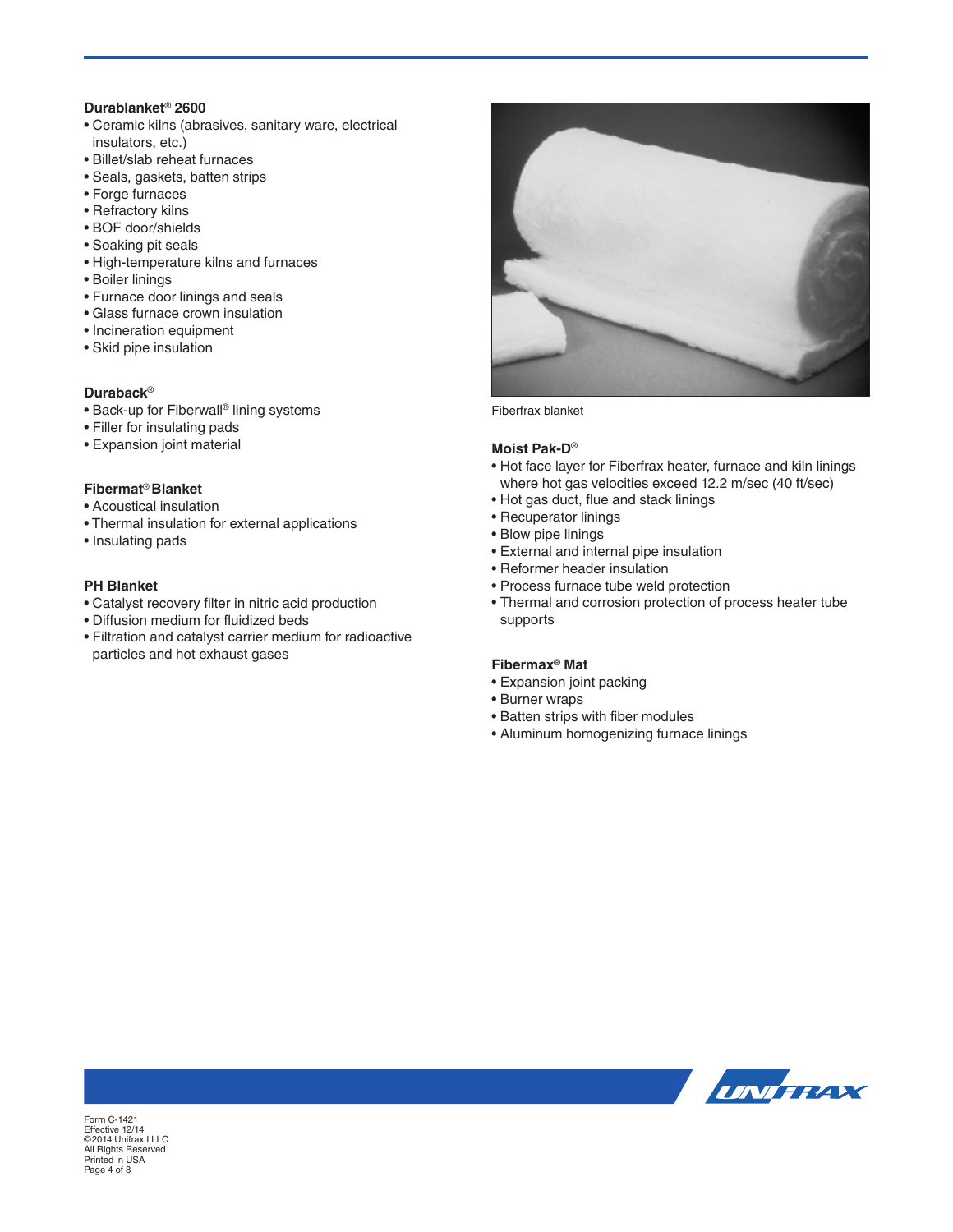### **Typical Product Properties**

|                                             | <b>Duraback</b>                                                  | <b>Durablanket S</b>                                                                     | <b>Durablanket HP-S</b>                                                    | <b>Durablanket 2600</b>                                          |
|---------------------------------------------|------------------------------------------------------------------|------------------------------------------------------------------------------------------|----------------------------------------------------------------------------|------------------------------------------------------------------|
| Color                                       | White                                                            | White                                                                                    | White                                                                      | White                                                            |
| Temperature Grade*                          | 982°C (1800°F)                                                   | 1260°C (2300°F)                                                                          | 1316°C (2400°F)                                                            | 1430°C (2600°F)                                                  |
| Recommended<br><b>Operating Temperature</b> | $1800^{\circ}$ F                                                 | $2150^{\circ}F$                                                                          | 2200°F                                                                     | 2450°F                                                           |
| <b>Melting Point</b>                        | 1648°C (3000°F)                                                  | 1760°C (3200°F)                                                                          | 1760°C (3200°F)                                                            | 1760°C (3200°F)                                                  |
| <b>Fiber Diameter</b>                       | 2-4 microns<br>(mean)                                            | $2.5 - 3.5$ microns<br>(mean)                                                            | $2.5 - 3.5$ microns<br>(mean)                                              | 3.5 microns<br>(average)                                         |
| <b>Specific Heat</b><br>@ 1093°C (2000°F)   | 1130 J/kg °C<br>$(0.27 \text{ Btu/lb} \text{ }^{\circ}\text{F})$ | 1130 J/kg °C<br>$(0.27 \text{ Btu/lb} \text{ }^{\circ}\text{F})$                         | 1130 J/kg $^{\circ}$ C<br>$(0.27 \text{ Btu/lb} \text{ }^{\circ}\text{F})$ | 1130 J/kg °C<br>$(0.27 \text{ Btu/lb} \text{ }^{\circ}\text{F})$ |
| <b>Specific Gravity</b>                     | 2.73 $q/cm3$                                                     | 2.73 $g/cm3$                                                                             | 2.73 $g/cm3$                                                               | 2.73 $q/cm3$                                                     |
| Average Tensile Strength                    |                                                                  | 4 lb/in <sup>2</sup> min.@ 4 PCF<br>6 $lb/in^2$ min, @ 6 PCF<br>7 $lb/in^2$ min, @ 8 PCF |                                                                            |                                                                  |

|                                                                   | <b>PH Blanket</b>     | <b>Moist Pak-D</b>                                                                                      |
|-------------------------------------------------------------------|-----------------------|---------------------------------------------------------------------------------------------------------|
| Color                                                             | Tan                   | White                                                                                                   |
| Temperature Grade*                                                | 1260°C (2300°F)       | 1093°C (2000°F)                                                                                         |
| Recommended<br>Operating Temperature                              | $2150^{\circ}$ F      | $1850^\circ F$                                                                                          |
| <b>Melting Point</b>                                              | 1790°C (3260°F)       | 1790°C (3260°F)                                                                                         |
| Fiber Diameter                                                    | 4-8 microns<br>(mean) | 2-3 microns<br>(mean)                                                                                   |
| Specific Heat Capacity<br>@ 1093°C (2000°F)                       |                       | 1130 J/kg °C (0.27 Btu/lb °F)                                                                           |
| Tensile Strength $-6.4$ mm $(\frac{1}{4})$ : $-$<br>(ASTM 686-76) |                       | Wet = $1.2 \times 10^5$ N/m <sup>2</sup> (17 psi)<br>Dry = $3.5 \times 10^5$ N/m <sup>2</sup> (50 psi)  |
| <b>Hot Gas Erosion Resistance:</b>                                | N/A                   | Test procedure based on British Gas Council<br>Research Comm. $GC173$ = over 30.5 m/sec<br>(100 ft/sec) |

|                                                      | <b>Fibermat Blanket</b>       | <b>Fibermax Mat</b>                                               |  |
|------------------------------------------------------|-------------------------------|-------------------------------------------------------------------|--|
| Color                                                | White                         | White                                                             |  |
| Temperature Grade*                                   | 760°C (1400°F)                | 1650 $\degree$ C (3000 $\degree$ F)                               |  |
| Recommended<br><b>Operating Temperature</b>          | 1250°F                        | 2850°F                                                            |  |
| <b>Melting Point:</b>                                |                               | 1870°C (3400°F)                                                   |  |
| <b>Fiber Diameter</b>                                | $2.5 - 3.5$ microns<br>(mean) | 2-3.5 microns<br>(mean)                                           |  |
| Specific Gravity:                                    | $2.73$ g/cm <sup>3</sup>      | 3 q/cm <sup>3</sup>                                               |  |
| Tensile Strength (ASTM 686-76): 7-10 psi (typical)   |                               |                                                                   |  |
| <b>Specific Heat Capacity</b><br>at 1093°C (2000°F): |                               | 1246 J/kg °C<br>$(0.297 \text{ Btu/lb} \text{ }^{\circ}\text{F})$ |  |
| Fiber Surface Area:                                  |                               | 7.65 m <sup>2</sup> /g                                            |  |

\*The temperature grade of Fiberfrax insulation is determined by irreversible linear change criteria, not product melting point. Test data shown are average results of tests conducted under standard procedures and are subject to variation. Results should not be used for specification purposes.



Form C-1421 Effective 12/14 ©2014 Unifrax I LLC All Rights Reserved Printed in USA Page 5 of 8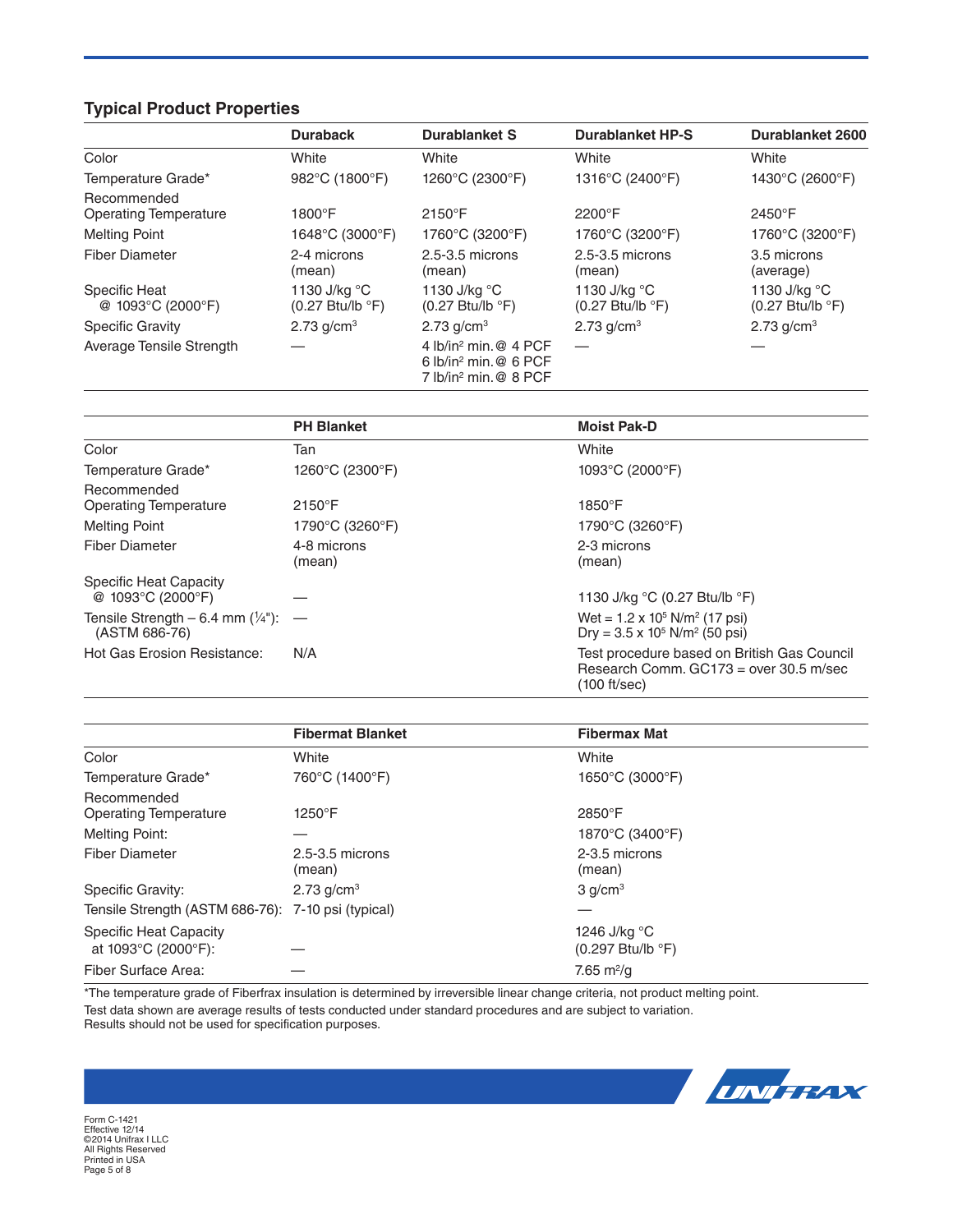### **Typical Product Parameters**

|                                | <b>Duraback</b> | <b>Durablanket S</b> | <b>Durablanket HP-S</b> | <b>Durablanket 2600</b> |
|--------------------------------|-----------------|----------------------|-------------------------|-------------------------|
| <b>Available Density</b>       |                 |                      |                         |                         |
| kg/m <sup>3</sup>              | 64              | 64, 96, 128          | 64, 96, 128             | 96, 128                 |
| $(lb/ft^3)$                    | (4)             | (4, 6, 8)            | (4, 6, 8)               | (6, 8)                  |
| <b>Chemical Composition</b>    |                 |                      |                         |                         |
| Al <sub>2</sub> O <sub>3</sub> | $31 - 35%$      | 43-47%               | 43-47%                  | 29-31%                  |
| SiO <sub>2</sub>               | 50-54%          | 53-57%               | 53-57%                  | 53-55%                  |
| ZrO <sub>2</sub>               | 5%              |                      |                         | 15-17%                  |
| Fe <sub>2</sub> O <sub>3</sub> | 1.3%            | Trace                |                         |                         |
| TiO <sub>2</sub>               | 1.7%            | Trace                |                         |                         |
| MgO                            | $*0.5%$         |                      |                         |                         |
| CaO                            | ≤7.5%           |                      |                         |                         |
| Na <sub>2</sub> O <sub>3</sub> |                 | $< 5\%$              | $< 5\%$                 |                         |
| Alkali                         |                 | 0.05%                |                         |                         |
| Leachable Chlorides            |                 | $<$ 10 ppm           | $<$ 10 ppm              | $<$ 10 ppm              |
| Other Inorganics               |                 | 0.85%                |                         |                         |

\*MgO and other trace inorganics

|                                | <b>PH Blanket</b> | Moist Pak-D*  | <b>Fibermat Blanket</b>                                                                                                                   | <b>Fibermax Mat</b> |
|--------------------------------|-------------------|---------------|-------------------------------------------------------------------------------------------------------------------------------------------|---------------------|
| <b>Available Density</b>       |                   | (Typical Dry) |                                                                                                                                           |                     |
| kg/m <sup>3</sup>              | 96                | 190-290       | 88                                                                                                                                        | 24                  |
| $(lb/ft^3)$                    | (6)               | $(12-18)$     | (5.5)                                                                                                                                     | (1.5)               |
| <b>Binder Content</b>          | $3 - 5%$          |               |                                                                                                                                           |                     |
| <b>Chemical Composition</b>    |                   |               |                                                                                                                                           |                     |
| Al <sub>2</sub> O <sub>3</sub> | 43-47%            | 23-32%        | 29-47%                                                                                                                                    | 72%                 |
| SiO <sub>2</sub>               | 53-55%            | 68-77%        | 52-57%                                                                                                                                    | 27%                 |
| ZrO <sub>2</sub>               |                   |               | < 18%                                                                                                                                     |                     |
| Fe <sub>2</sub> O <sub>3</sub> | <b>Trace</b>      |               |                                                                                                                                           | 0.02%               |
| TiO <sub>2</sub>               | <b>Trace</b>      |               |                                                                                                                                           | 0.001%              |
| MgO                            |                   |               |                                                                                                                                           | 0.05%               |
| CaO                            |                   |               |                                                                                                                                           | 0.05%               |
| Na <sub>2</sub> O <sub>3</sub> | $< 5\%$           | $< 5\%$       | $< 5\%$                                                                                                                                   | 0.10%               |
| Alkali                         |                   |               |                                                                                                                                           |                     |
| Leachable Chlorides            | $<$ 10 ppm        |               | $<$ 10 ppm                                                                                                                                | 11 ppm              |
| Other Inorganics               |                   |               |                                                                                                                                           |                     |
| <b>Nominal Weight</b>          |                   |               | $\frac{1}{2}$ " thickness = 3.7 oz/ft <sup>2</sup><br>1" thickness = $7.3$ oz/ft <sup>2</sup><br>2" thickness = $14.7$ oz/ft <sup>2</sup> |                     |

\*Normal shelf life one year in unopened containers.

For additional information about product performance or to identify the recommended product for your application, please contact the

Unifrax Application Engineering Group at 716-768-6460.



Form C-1421 Effective 12/14 ©2014 Unifrax I LLC All Rights Reserved Printed in USA Page 6 of 8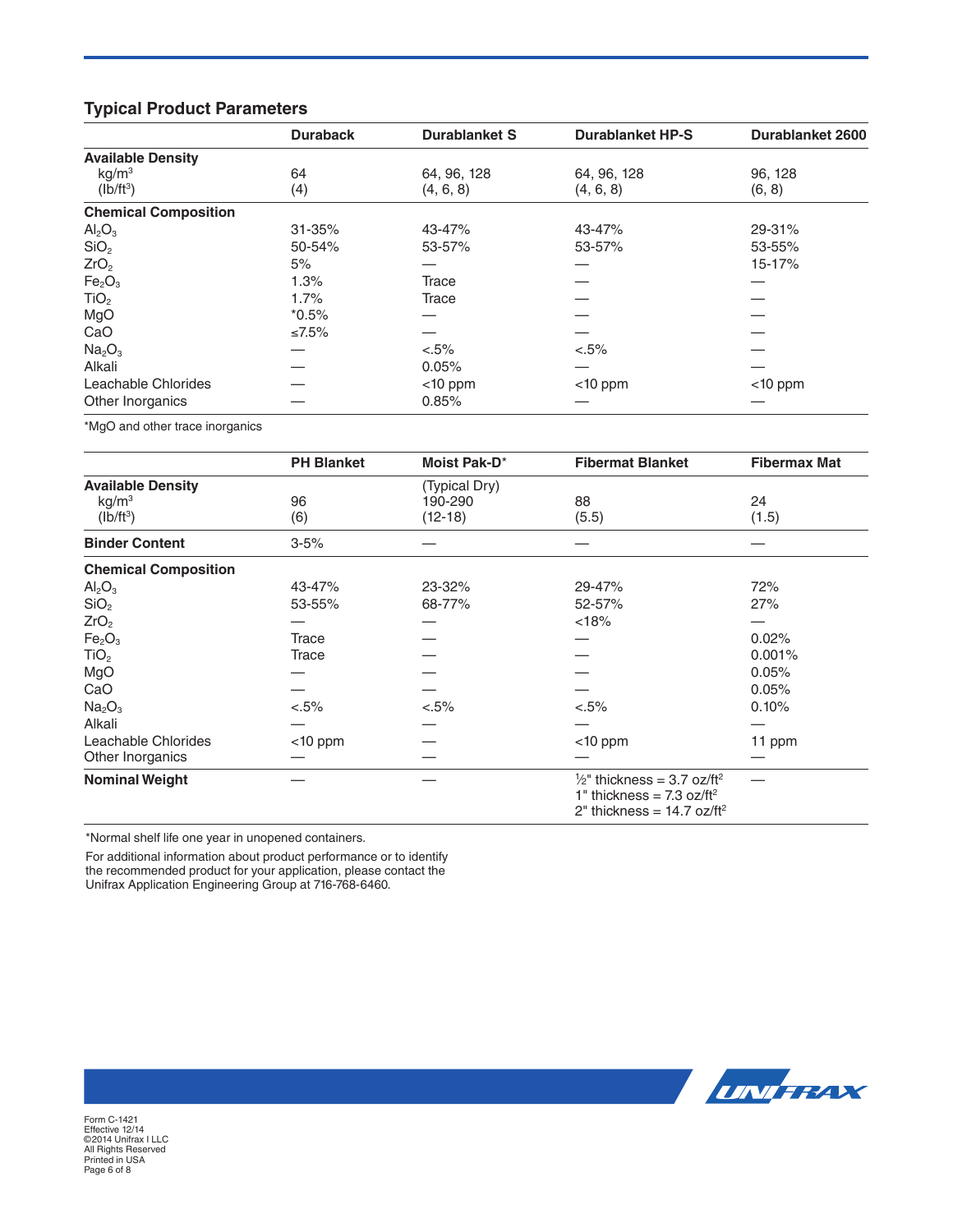### **Typical Durablanket Heatflow Calculations**

|                                                  |                                                           | <b>Lining Cross-Section</b>                                                                                                     |                                                                          |                                                                          |                                                                          |
|--------------------------------------------------|-----------------------------------------------------------|---------------------------------------------------------------------------------------------------------------------------------|--------------------------------------------------------------------------|--------------------------------------------------------------------------|--------------------------------------------------------------------------|
|                                                  |                                                           | 1" Durablanket S, 8PCF<br>1 <sup>1</sup> / <sub>2</sub> " Durablanket S, 6PCF<br>1 <sup>1</sup> / <sub>2</sub> " Duraback, 4PCF | 2" Durablanket S, 8PCF<br>2" Durablanket S, 6PCF<br>2" Duraback, 4PCF    | 2" Durablanket S, 8PCF<br>2" Durablanket S, 6PCF<br>4" Duraback, 4PCF    | 2" Durablanket S, 8PCF<br>2" Durablanket S, 6PCF<br>6" Duraback, 4PCF    |
| <b>Hot Face</b><br>$(^{\circ}F)$<br>°C           | Insulation Thickness – mm (in)<br>Cold Face Temperature - | 102 (4)<br>°C (°F)                                                                                                              | 152 (6)<br>$\rm ^{\circ}$ C ( $\rm ^{\circ}$ F)                          | 203(8)<br>$^{\circ}$ C ( $^{\circ}$ F)                                   | 254 (10)<br>$^{\circ}$ C ( $^{\circ}$ F)                                 |
| 649 (1200)<br>871 (1600)<br>1093 (2000)          |                                                           | 80 (176)<br>115 (238)<br>158 (317)                                                                                              | 65 (149)<br>91 (196)<br>125 (257)                                        | 57 (135)<br>80 (175)<br>109 (228)                                        | 53 (127)<br>72 (161)<br>98 (205)                                         |
|                                                  |                                                           | <b>Lining Cross-Section</b>                                                                                                     |                                                                          |                                                                          |                                                                          |
|                                                  |                                                           | 2" Durablanket 2600, 8PCF<br>2" Durablanket S, 6PCF<br>2" Duraback, 4PCF                                                        | 2" Durablanket 2600, 8PCF<br>4" Durablanket S, 6PCF<br>2" Duraback, 4PCF | 2" Durablanket 2600, 8PCF<br>4" Durablanket S, 6PCF<br>4" Duraback, 4PCF | 2" Durablanket 2600, 8PCF<br>4" Durablanket S, 6PCF<br>6" Duraback, 4PCF |
| <b>Hot Face</b><br>$(^{\circ}F)$<br>$^{\circ}$ C | Insulation Thickness – mm (in)<br>Cold Face Temperature - | 152 (6)<br>$^{\circ}$ C ( $^{\circ}$ F)                                                                                         | 203(8)<br>$\rm ^{\circ}$ C ( $\rm ^{\circ}$ F)                           | 254 (10)<br>$^{\circ}$ C ( $^{\circ}$ F)                                 | 305 (12)<br>$^{\circ}$ C ( $^{\circ}$ F)                                 |
| 1149 (2100)<br>1260 (2300)<br>1316 (2400)        |                                                           | 134 (274)<br>154 (310)<br>165 (329)                                                                                             | 114 (238)<br>132 (269)<br>141 (285)                                      | 103 (218)<br>118 (245)<br>127 (260)                                      | 94 (202)<br>109 (228)<br>116 (241)                                       |

All heat flow calculations are based on a surface emissivity factor of .90, an ambient temperature of 27**°**C (80°F) and zero wind velocity, unless otherwise stated.

All thermal conductivity values for Fiberfrax materials have been measured in accordance with ASTM Test Procedure C-177. When comparing similar data, it is advisable to check the validity of all thermal conductivity values and ensure the resulting heat flow calculations are based on the same condition factors. Variations in any of these factors will result in significant differences in the calculated data.

For additional information about product performance, to identify the recommended product for your application, or for a specific heatflow calculation, please contact the Unifrax Application Engineering Group at 716-768-6460.

Data are average results of tests conducted under standard procedures and are subject to variation. Results should not be used for specification purposes.



Form C-1421 Effective 12/14 ©2014 Unifrax I LLC All Rights Reserved Printed in USA Page 7 of 8